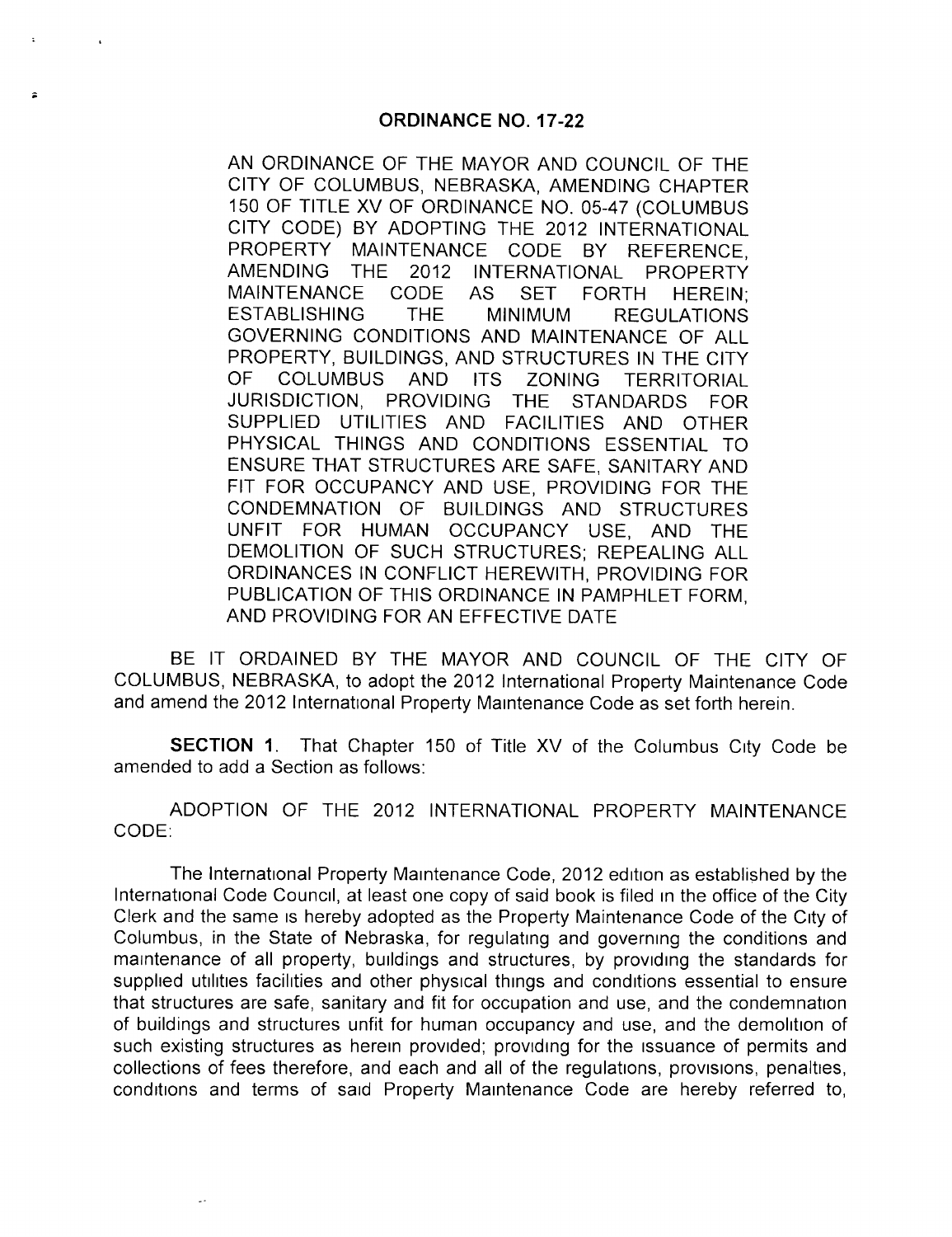adopted, and made <sup>a</sup> part hereof, as if fully set out in this legislation, with additions, insertions, deletions and changes, if any, as prescribed in Section 2 of this ordinance

SECTION 2. That Chapter 150 of Title XV of the Columbus City Code be amended to add a Section that amends the 2012 International Property Maintenance Code as follows

AMENDMENTS, ADDITIONS, AND DELETIONS TO 2012 INTERNATIONAL PROPERTY MAINTENANCE CODE.

- a. Section 101.1 is amended to read Title. These regulations shall be known as the International Property Maintenance Code of the City of Columbus, herein referred to as 'this code'.
- **b.** Section 101.2 is amended to read:

Scope The provisions of this code shall apply to all existing residential structures and nonresidential structures and all existing property and premises and constitute minimum requirements and standards for premises, property, structures, equipment, and facilities for light, ventilation, space, heating, sanitation, protection from the elements, life safety, safety from fire and other hazards, and for safe, sanitary, and adequate maintenance; the responsibility of owners, operators and occupants; the occupancy of existing structures and premises, and for administration, enforcement, and penalties The jurisdiction will include the City of Columbus and all that territory within its statutorily allowed zoning jurisdiction as allowed under Nebraska Revised Statutes § 16-901.

- c. Section 102.3 is amended to read. Application of other codes Repairs, additions or alterations to <sup>a</sup> structure, or changes of occupancy, shall be done in accordance with the procedures and provisions of the International Building Code, International Energy Conservation Code, International Fire Code, International Residential Code, Uniform Plumbing Code, NFPA 70, and all other codes that are or that may be adopted by the City of Columbus Nothing in this code shall be construed to cancel, modify, or set aside any provision of the International Zoning Code.
- d. Section 102.7 is amended to read.

Referenced codes and standards The codes and standards referenced in this code shall be those adopted by the City of Columbus and considered part of the requirements of this code to the prescribed extent of each such reference as further regulated in Sections 102 7 <sup>1</sup> and 102 7 2

Exception Where enforcement of <sup>a</sup> code provision would violate the conditions of the listing of the equipment or appliance, the conditions of the listing shall apply

e. Section 103 2 is amended to read

Appointments The code official shall be the person as defined in Section 202 of this code.

f. Section 103.4 is amended to read Liability The code official, City Administrator, Community Development Director, any other employee or agent of the City of Columbus charged with or delegated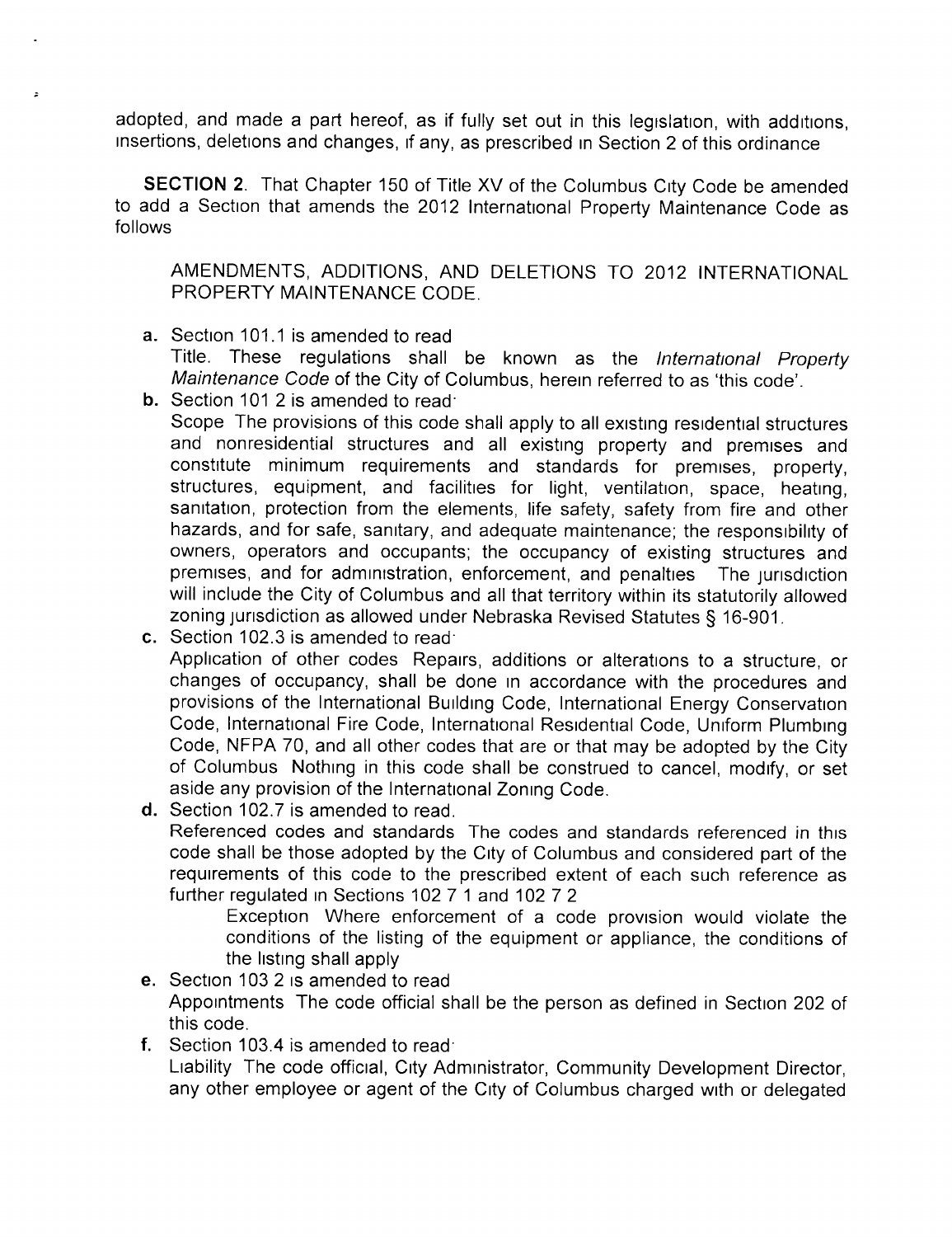with the enforcement of this code, while acting for the City of Columbus, in good faith and without malice in the discharge of the duties required by this code or other pertinent law or ordinance, shall not thereby be rendered liable personally, and is hereby relieved from all liability personally, and is hereby relieved from all personal liability for any damage accruing to the persons or property as a result of an act or by reason of an act or omission in the discharge of official duties Any suit instituted against said individuals because of an act performed by that officer or employee in the lawful discharge of duties and under the provisions of this code shall be defended by the legal representative of the City of Columbus until the final termination of the proceedings Said person shall not be liable for costs in an action, suit, or proceeding that is instituted in pursuance of the provisions of this code

g. Section 103 5 is amended to read:

Fees The fees for activities and services performed by the department in carrying out its responsibilities under this code will be assessed to reimburse the City of Columbus for expenses incurred and/or as set by resolution.

h. Section 106.3 is amended to read.

Prosecution of violation Any person failing to comply with a notice of violation or order served in accordance with Section 107 shall be deemed guilty of a misdemeanor or civil infraction as determined by the local municipality, and the violation shall be deemed a strict liability offense. If the notice of violation is not complied with, the code official shall institute the appropriate proceeding administratively, at law or in equity to restrain, correct or abate such violation, or to require the removal or termination of the unlawful occupancy of the structure in violation of the provisions of this code or of the order or direction made pursuant thereto. Any action taken by the authority having jurisdiction on such premises shall be charged against the real estate upon which the structure is located and shall become a lien upon such real estate.

i. Section 106 4 is amended to read:

Violation penalties Any person upon whom a duty is placed by the provisions of this title who shall fail, neglect, or refuse to perform such duty, or who shall violate a provision of this title shall be deemed guilty of a misdemeanor and upon conviction thereof shall be fined in any sum not to exceed \$ 500 or be imprisoned in the county jail for a period not to exceed six months, or both, except that each person so convicted shall be fined in a sum of not less than \$200 for the first offense, not less than \$300 for a second offense, and not less than \$400 for the third offense and each offense thereafter. The penalty herein provided shall be cumulative with and in addition to the revocation, cancellation, or forfeiture of any license, permit, or right elsewhere provided for violation thereof or as provided by<br>law Each day that a violation of this title continues shall constitute a separate Each day that a violation of this title continues shall constitute a separate and distinct offense and shall be punishable as such

- j. Section 107 <sup>2</sup> is amended to read. Form Such notice prescribed in section 107 <sup>1</sup> shall be in accordance with all of the following
	- <sup>1</sup> Be in writing
	- 2. Include a description of the real estate sufficient for identification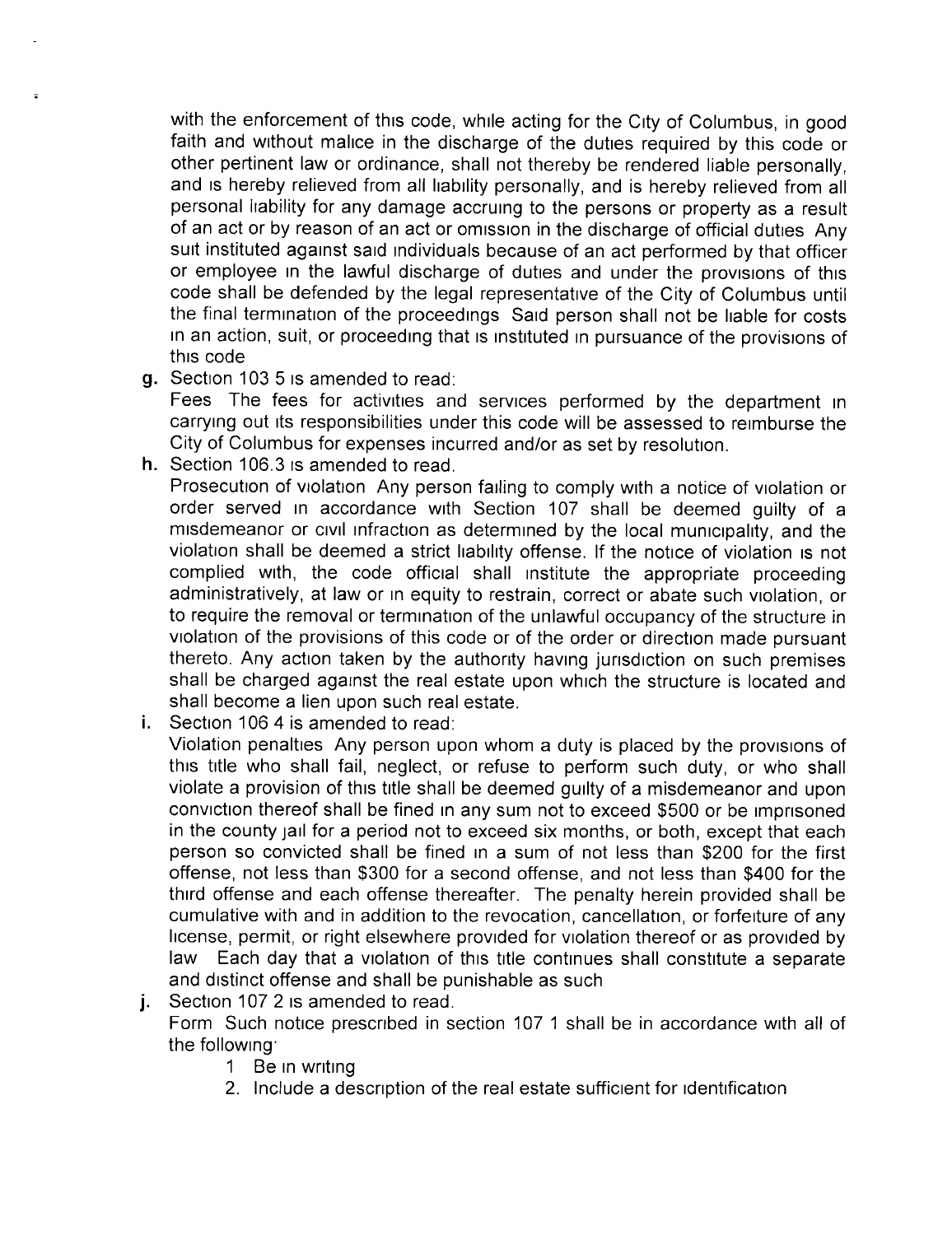- 3 Include a statement of the violation or violations and why the notice is being issued.
- 4. Include a correction order allowing a reasonable time to make the repairs and improvements required to bring the property, dwelling unit, or structure into compliance with the provision of this code
- 5 Inform the property owner of the right to appeal.
- 6 Include a statement of the right to file a lien in accordance with Section 106 3.
- k. Section 108.1.1 is amended to read

Unsafe structures. An unsafe structure is one that is found to be dangerous to the life, health, property or safety of the public or the occupants of the structure by not providing minimum safeguards to protect or warn occupants in the event of fire or other life threatening events, or because such structure contains unsafe equipment or is so damaged, decayed, dilapidated, structurally unsafe, or of such faulty construction or unstable foundation, that partial or complete collapse is possible.

I. Section 108 1.3 is amended to read.

Structure unfit for human occupancy. A structure is unfit for human occupancy whenever the code official finds that such structure is unsafe, unlawful or, because of the degree to which the structure is in disrepair or lacks maintenance, is unsanitary, vermin or rat infested, contains filth and contamination, is <sup>a</sup> nuisance, or lacks ventilation, illumination, or heating facilities or other essential requirements of this code, or the location of the structure constitutes a hazard to the occupants of the structure or to the public Whenever the health officer finds that such structure, because of the degree to which the structure is in disrepair or lacks maintenance, is unsanitary, vermin or rat infested, contains filth and contamination, or is a nuisance, such structure shall be unfit for human occupancy and the health officer shall make such finding to the code official.

m. Section 110.1 is amended to read

General The code official shall order the owner of any premises upon which is located any structure, which in the code official's judgment after review is so deteriorated or dilapidated or has become so out of repair as to be dangerous, unsafe, unsanitary, or otherwise unfit for human habitation or occupancy, and such that it is unreasonable to repair the structure, to demolish and remove such structure, or if such structure is capable of being made safe by repair, to repair and make safe and sanitary, or to board up and hold for future repair or to demolish and remove at the owners option, or where there has been a cessation of normal construction of any structure for a period of more than two years, the code official shall order the owner to demolish and remove such structure, or board up until future repair Boarding the building up for future repair shall not extend beyond one year, unless approved by the building official/or code official. In the event the structure and premises upon which the structure is located are in separate ownership, then both the owner of the structure and the owner of the premises shall be responsible for said removal

n. Section 110.3 is amended to read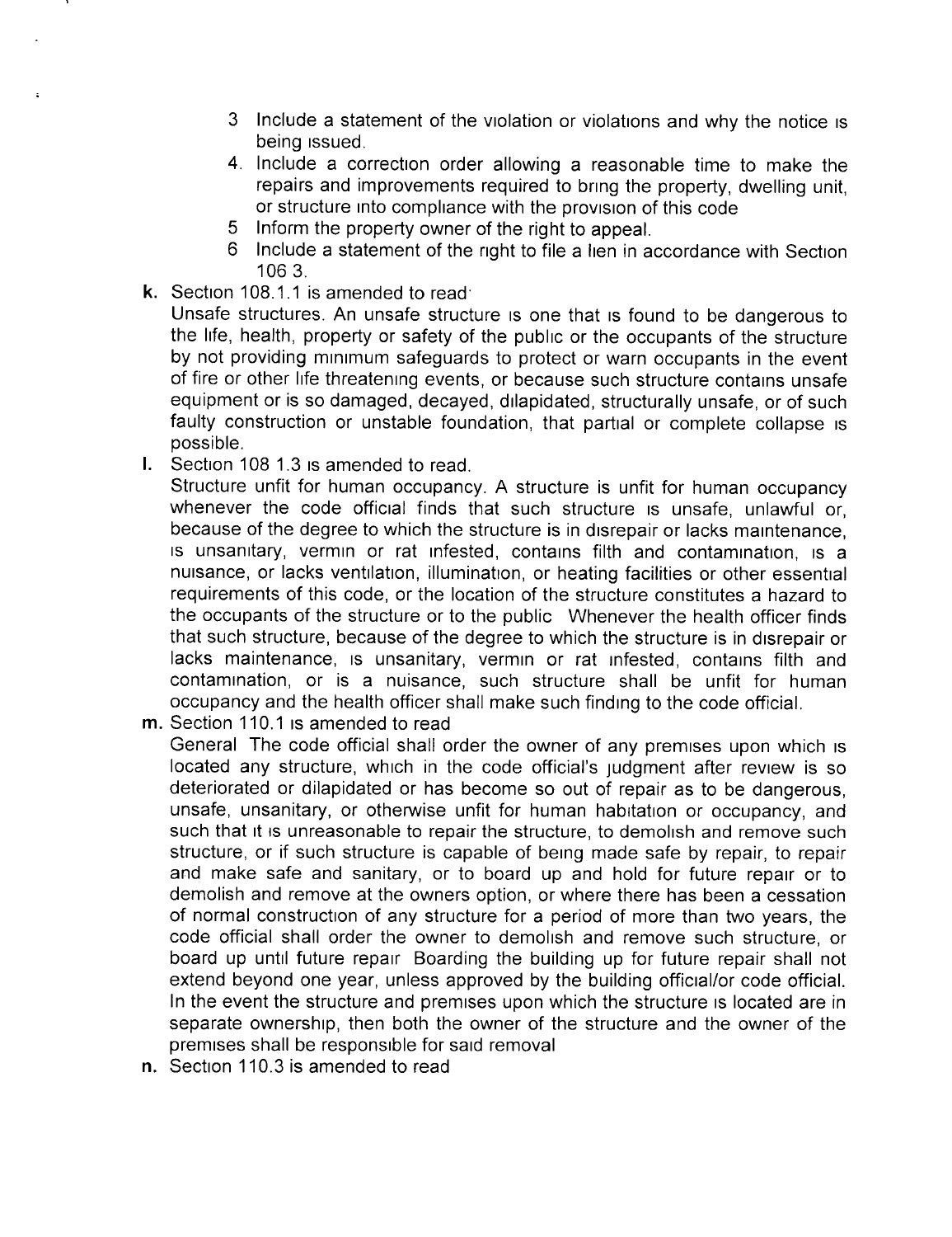Failure to Comply If the owner of a premises fails to comply with a demolition within the time prescribed, the code official may cause the structure to be demolished and removed, either through an available public agency or by contract or arrangement with private persons, and the cost of such demolition and removal shall be charged against the real estate upon which the structure is located and shall be a lien upon such real estate

- o. Section 111.1 is amended to read Application for appeal to City Administrator. Any person directly affected by a decision of the code official or a notice or order issued under this code shall have the right to appeal to the City Administrator, provided that a written application of appeal is filed within <sup>20</sup> days after the day the decision, notice or order was served An application of appeal shall be based on a claim that the true intent of this code or the rules legally adopted thereunder have been incorrectly interpreted, the provisions of this code do not fully apply, or the requirements of this code are adequately satisfied by other means
- p. Section 111.1.1 is added.

Appeal Hearing with City Administrator. When an appeal to the City Administrator has been properly and timely requested, the City Administrator shall:

- <sup>1</sup> Schedule a hearing within five working days of receipt of the hearing request.
	- a Written notice of the hearing date and time shall be provided to the owner and occupant (if known)
	- b The hearing may be continued to a later time in cases where additional information is needed, as determined by the City Administrator
- 2 Review all report(s), violation notice(s) and other relevant information presented.
- 3 Conduct a hearing
	- a At the hearing, the owner, occupant, and/or his agent shall be given the opportunity to present information and evidence relevant to the violation notice, reports, or orders
	- b The Code Official or his designated representative also shall be given the opportunity to present information and evidence relevant to the violation notice, reports, or orders.
	- c The hearing may be conducted in an informal manner which shall be flexible enough for the City Administrator to consider evidence,  $including$  letters, affidavits, report(s), violation notice(s), and other relevant information.
- <sup>4</sup> Render <sup>a</sup> written order within five calendar days of the hearing.
	- a In that decision the City Administrator shall determine if from the testimony and evidence offered whether or not the building, structure, or property in question is in violation of this code
	- b. Should a violation of this code be found, the City Administrator shall order the owner, occupant, or other persons having an interest in the building, structure, or property to repair, alter or demolish the building in accordance with the terms listed in said order within a reasonable amount of time. Said reasonable amount of time must be longer than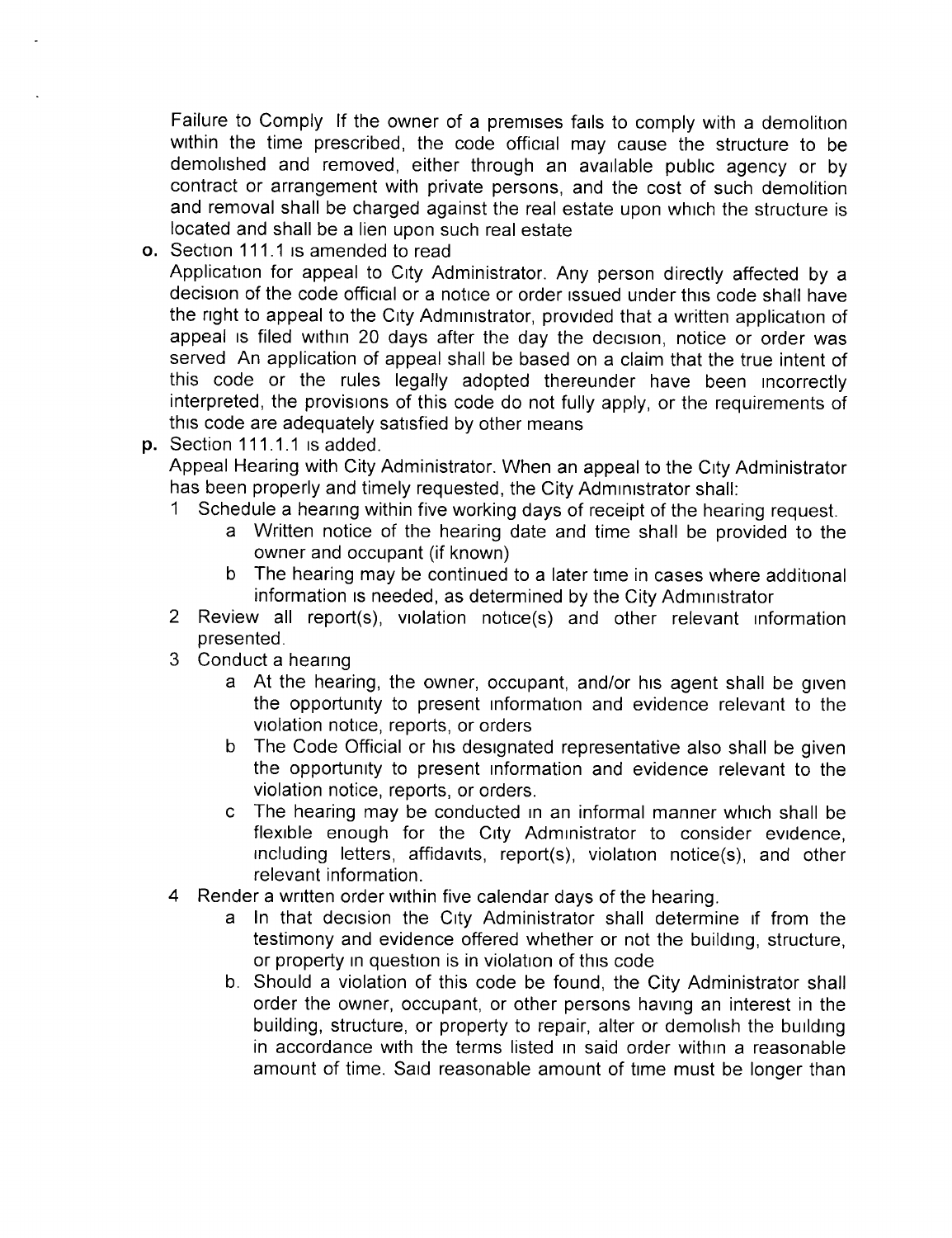the time frame allowed for the filing of an application for appeal to the Board of Appeals.

q. Section 111.1.1.1 is amended to read

Administration of City Administrator's order. The code official shall take action in accordance with the decision of the City Administrator following the expiration of any and all applicable appeal periods and the expiration of the reasonable time determination in the City Administrator's order

r. Section 111 <sup>1</sup> 2 is added:

Application for appeal to Board of Appeals. Any person directly affected by a decision, finding of or by an order of the City Administrator issued under this code shall have the right to appeal to the Board of Appeals, provided that a written application of appeal is filed within 20 days after the day the City Administrator's decision or order was served An application of appeal shall be based on a claim that the true intent of this code or the rules legally adopted thereunder have been incorrectly interpreted, the provisions of this code do not fully apply, or the requirements of this code are adequately satisfied by other means. In the rare situation where the City Administrator has acted as the code official, any person directly affected by a decision of the City Administrator or a notice or order issued under this code shall have the right to appeal directly to the Board of Appeals as set forth in Section 111 of this code

- s. Section 111.1 3 is added Effect of failure to appeal. Failure of any person to file an appeal ( either to the City Administrator or to the Board of Appeals) shall constitute <sup>a</sup> waiver of the right to an administrative hearing and adjudication of the notice and order or to any portion thereof.
- t. Section 111.6 2 is amended to read. Appeal of Board's decision The decision of the Board of Appeals may be appealed to the City Council

u. Section 111 6.3 is added. Administration. The code official shall take immediate action in accordance with the decision of the Board of Appeals following the expiration of any and all applicable periods concerning the decision of the Board of Appeals.

- v. Section 111 7 is amended to read Application for appeal to City Council Any person directly affected by a decision, finding or order of the Board of Appeals issued under this code shall have the right to appeal to the City Council, provided that a written application of appeal is filed within 20 days after the day the decision, notice, or order was served An application of appeal shall be based on a claim that the true intent of this code or the rules legally adopted thereunder have been incorrectly interpreted, the provisions of this code do not fully apply, or the requirements of this code are adequately satisfied by other means
- w. Section 111.7.1 is added Scope of hearing on appeal in front of the City Council. Only those matters or issues specifically raised by the appellant regarding the decision of the Board of Appeals shall be considered in the hearing of the appeal in front of the City **Council**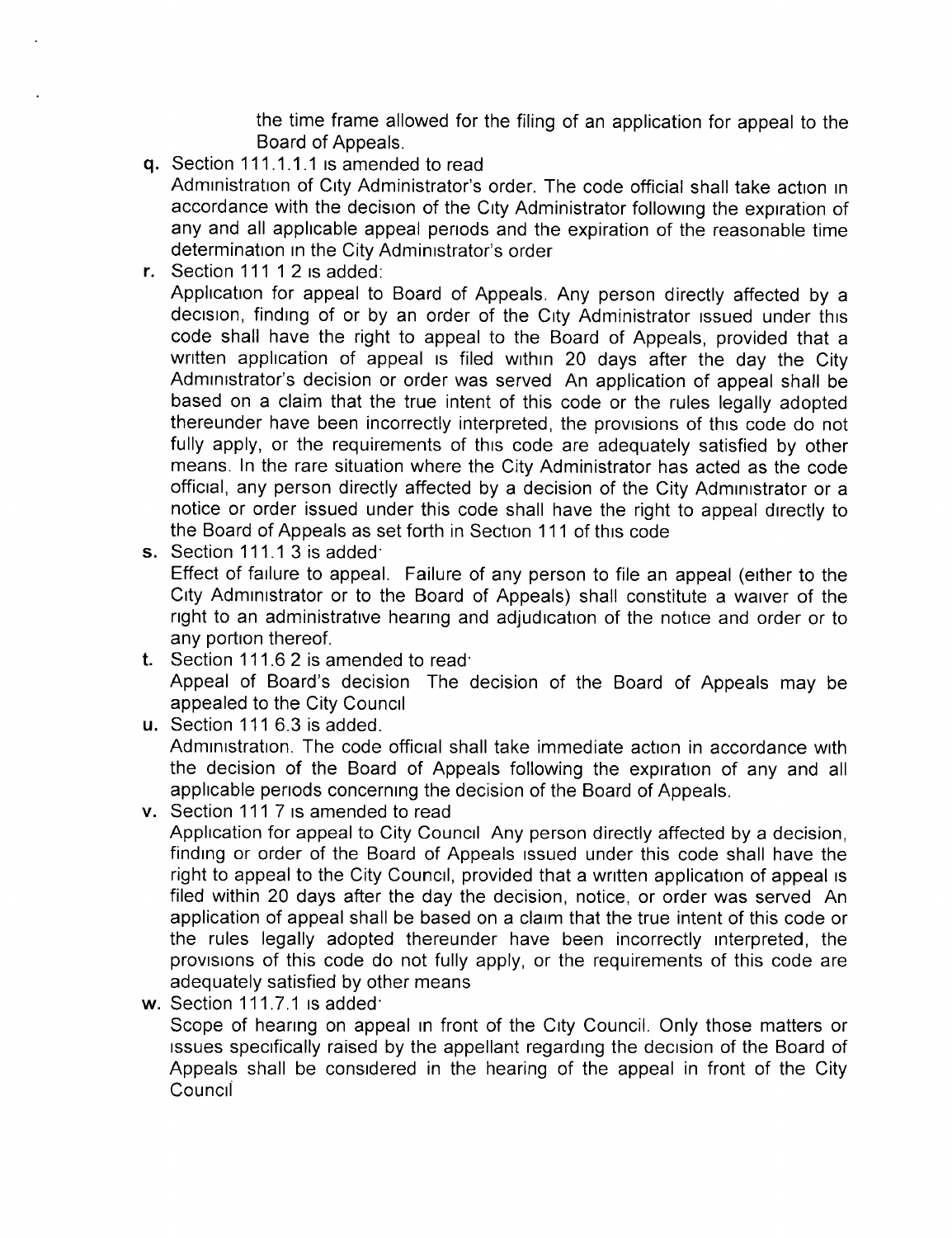## x. Section 111.7 2 is added

Procedure for hearing on appeal to the City Council. The procedures for hearings conducted in front of the City Council shall be as follows:<br>1. The hearing in front of the City Council shall take no

- The hearing in front of the City Council shall take place at a date when the City Council normally meets within 30 days of the date of appellant's proper filing of such appeals application.
- <sup>2</sup> Hearings will be conducted in accordance with Rules of the City Council of Columbus, Nebraska.
- <sup>3</sup> The Mayor shall preside and lead the hearing and discussion Council members are entitled to ask questions of the appellant, the code official, the City Administrator, or their duly authorized representatives
- 4. A Board of Appeals decision may only be overturned or modified <sup>a</sup> by <sup>a</sup> majority vote of the members of the City Council The Mayor may only vote when his or her vote will provide the additional vote required to create a number of votes equal to the majority of the number of members elected to the City Council, and the mayor shall, for the purposes of such vote, be deemed to be a member of the council.
- y. Section 111.8 is amended to read Court Review. Appeal of the City Council's decision shall be filed in accordance with state law.
- z. Section 111 9 is added.

Stays of Enforcement. Appeals of notice, findings, and orders (other than Imminent Danger notices) shall stay the enforcement and of the notice and order until the appeal is heard at the appropriate level Should an appeal be taken to the Courts, there is no stay of enforcement unless the Court authorizes an injunction

aa. Section 112 4 is amended to read

Failure to Comply. Any person who shall continue any work after having been served with a stop work order, except such work as that person is directed to perform to remove a violation or unsafe condition, shall be liable to a fine of not less then \$200 or more than \$500.

bb. Section 201.3 is amended to read

Terms defined in other codes Where terms are not defined in this code but are defined in other codes that are adopted, or which may later be adopted, by the City of Columbus, such terms shall have the meanings ascribed to them as stated in those codes

cc. Section 202 only the following definitions are amended to read (all other definitions in Section 202 of the 2012 International Property Maintenance Code which are not listed below shall remain as defined):

A] CODE OFFICIAL. The official who is charged with the administration and enforcement of this code, or any duly authorized representative The code official shall be the Community Development Director for the City of Columbus, or any duly authorized representative of that person. Should the position of Community Development Director be vacant, the code official shall be the acting City Administrator for the City of Columbus, or any duly authorized representative of that person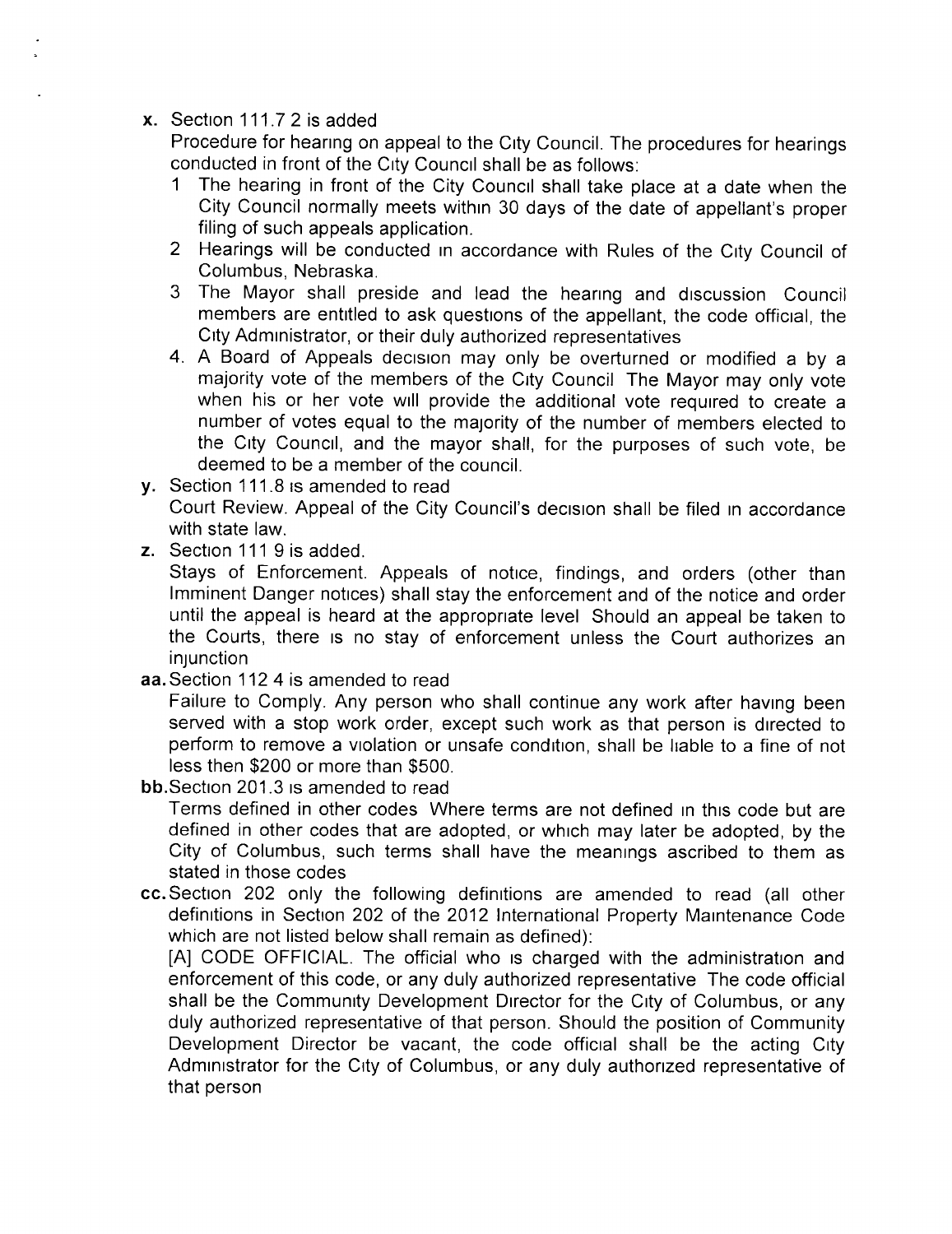[B] DWELLING UNIT A single unit and/or structure providing complete, independent living facilities for one or more persons, including permanent provisions for living, sleeping, eating, cooking, and sanitation

A] STRUCTURE. That which is built, manufactured, or constructed, which may be affixed or non-affixed to the premises or property, or a portion thereof

dd. Section 301.2 is amended to read:

Responsibility The owner of the premises or property shall maintain the structures and exterior property in compliance with these requirements, except as otherwise provided for in this code A person shall not occupy as owneroccupant or permit another person to occupy premises which are not in a sanitary and safe condition and which do not comply with the requirements of this chapter. Owners and occupants of a dwelling unit, rooming unit, or housekeeping unit are responsible for keeping in a clean, sanitary, and safe condition that part of the dwelling unit, rooming unit, housekeeping unit, or premises which they occupy and control

ee. Section 302.4 is amended to read:

Weeds All premises and exterior property shall be maintained free from weeds or plant growth in excess of twelve ( 12) inches All noxious weeds shall be prohibited. Weeds shall be defined as all grasses, annual plants and vegetation, other than trees or shrubs provided, however, this term shall not include cultivated flowers and gardens

Upon Failure of the owner or agent having charge of a property to cut and destroy weeds after service of <sup>a</sup> notice of violation, they shall be subject to prosecution in accordance with Section 106 3 and as prescribed by the authority having jurisdiction Upon failure to comply with the notice of violation, any duly authorized employee of the jurisdiction or contractor hired by the jurisdiction shall be authorized to enter upon the property in violation and cut and destroy the weeds growing thereon, and the costs of such removal shall be paid by the owner or agent responsible for the property.

- ff. Section <sup>303</sup> is hereby deleted in its entirety.
- gg. Section 304. 14 is amended to read

Insect Screens. During the period from April 1st to October 31st every year, every door, window, and other outside opening required for ventilation of habitable rooms, food preparation areas, food service area, or any areas where products to be included or utilized in food for human consumption are processed, manufactured, packaged, or stored shall be supplied with approved tightly fitting screens of minimum 16 mesh per inch (16 mesh per 25 mm), and every screen door used for insect control shall have a self- closing device in good working condition

Exception: Screens shall not be required where other approved means, such as air curtains or insect repellent fans, are employed

hh. Section 502.5 is amended to read.

Public Toilet Facilities. Public toilet facilities shall be maintained in a safe sanitary and working condition in accordance with the Uniform Plumbing Code. Except for periodic maintenance or cleaning, public access and use shall be provided to the toilet facilities at all times during occupancy of the premises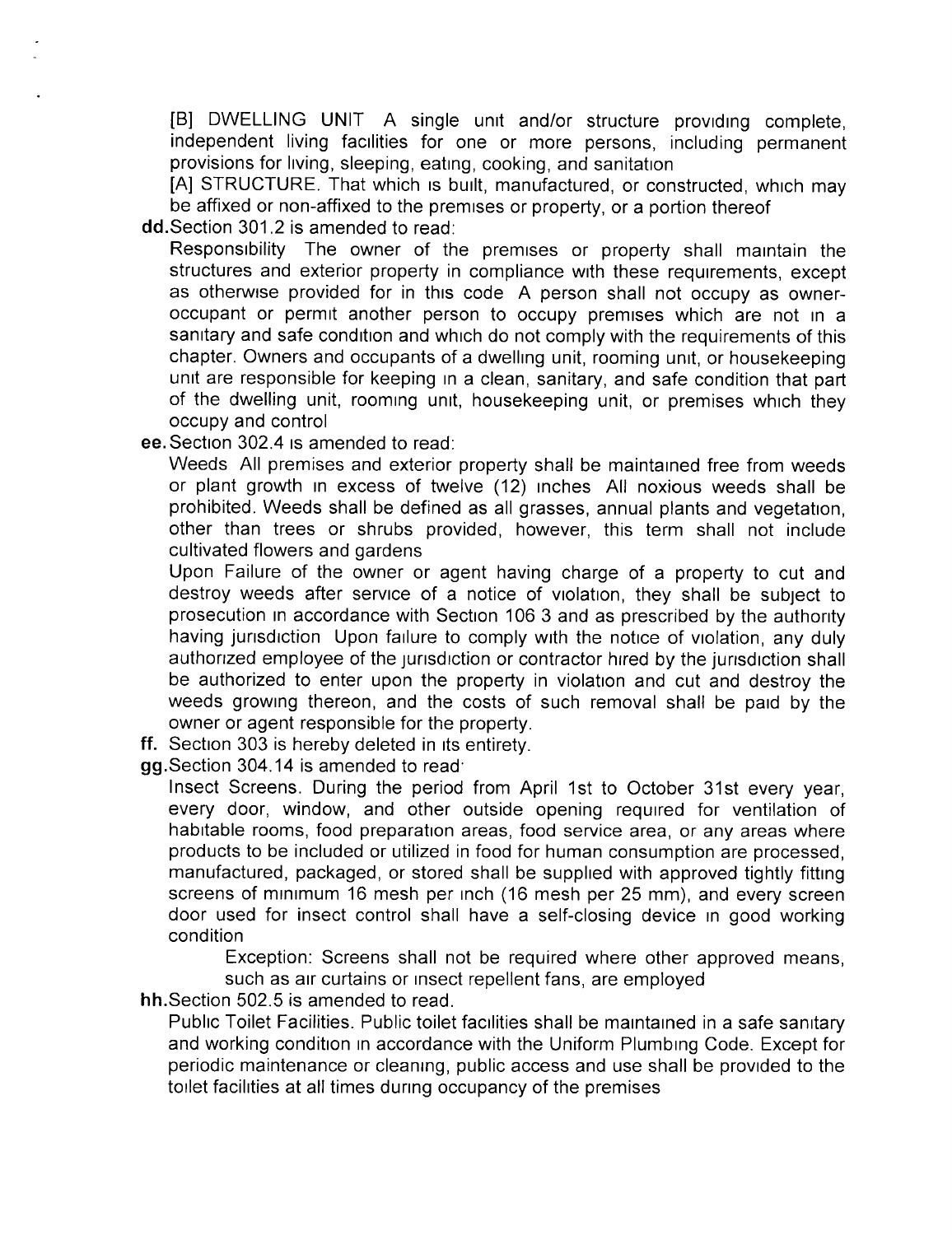ii. Section 505 <sup>1</sup> is amended to read.

 $\overline{z}$ 

- General. Every sink, lavatory, bathtub or shower, drinking fountain, water closet, or other plumbing fixture shall be properly connected to either a public water system or to an approved private water system. All kitchen sinks, lavatories, laundry facilities, bathtubs, and showers shall be supplied with hot or tempered and cold running water in accordance with the Uniform Plumbing Code
- jj. Section 602.2 is amended to read Residential Occupancies Dwellings shall be provided with heating facilities capable of maintaining a room temperature of 68°F (20°C) in all habitable rooms, bathrooms, and toilet rooms based on the outdoor winter design temperature of -3°F (-19°C) Cooking appliances shall not be used, nor shall portable unvented fuel- burning space heaters be used, as a means to provide required heating.

**Exception** 

- 1. In areas where the average monthly temperature is above 30° F
- $(-1^{\circ}C)$ , a minimum temperature of 65 $\circ$ F (18 $\circ$ C) shall be maintained. kk. Section 602.3 is amended to read.

Heat Supply Every owner and operator of any building who rents, leases, or lets one or more dwelling units or sleeping units on terms, either expressed or implied, to furnish heat to the occupants thereof shall supply heat during the period from September 1st to May 31st every year to maintain a minimum temperature of 68°F (20°C) in all habitable rooms, bathrooms, and toilet rooms. Exceptions:

- 1. When the outdoor temperature is below the winter outdoor design temperature for the locality, maintenance of the minimum room temperature shall not be required provided that the heating system is operating at its full design capacity. The winter outdoor design temperature for the locality shall be -3°F  $(-19^{\circ}C)$
- 2. In areas where the average monthly temperature is above 30°F  $(-1^{\circ}C)$  a minimum temperature of 65°F (18°C) shall be maintained.
- II. Section 602.4 is deleted.

SECTION 3. That if any section, subsection, sentence, clause or phrase of this legislation is, for any reason, held to be unconstitutional or in violation of state law, such decision shall not affect the validity of the remaining portions of this ordinance. The City Council of Columbus hereby declares that it would have passed this law, and each section, subsection, clause or phrase thereof, irrespective of the fact that any one or more sections, subsections, clauses and phrases be declared unconstitutional.

SECTION 4: Nothing in this ordinance or in the 2012 International Property Maintenance Code hereby adopted shall be construed to affect any suit or proceeding impending in any court, or any rights acquired, or liability incurred, or any cause of action acquired or existing under any act or ordinance hereby repealed, nor shall any just or legal remedy of any character be lost, impaired, or affected by this ordinance.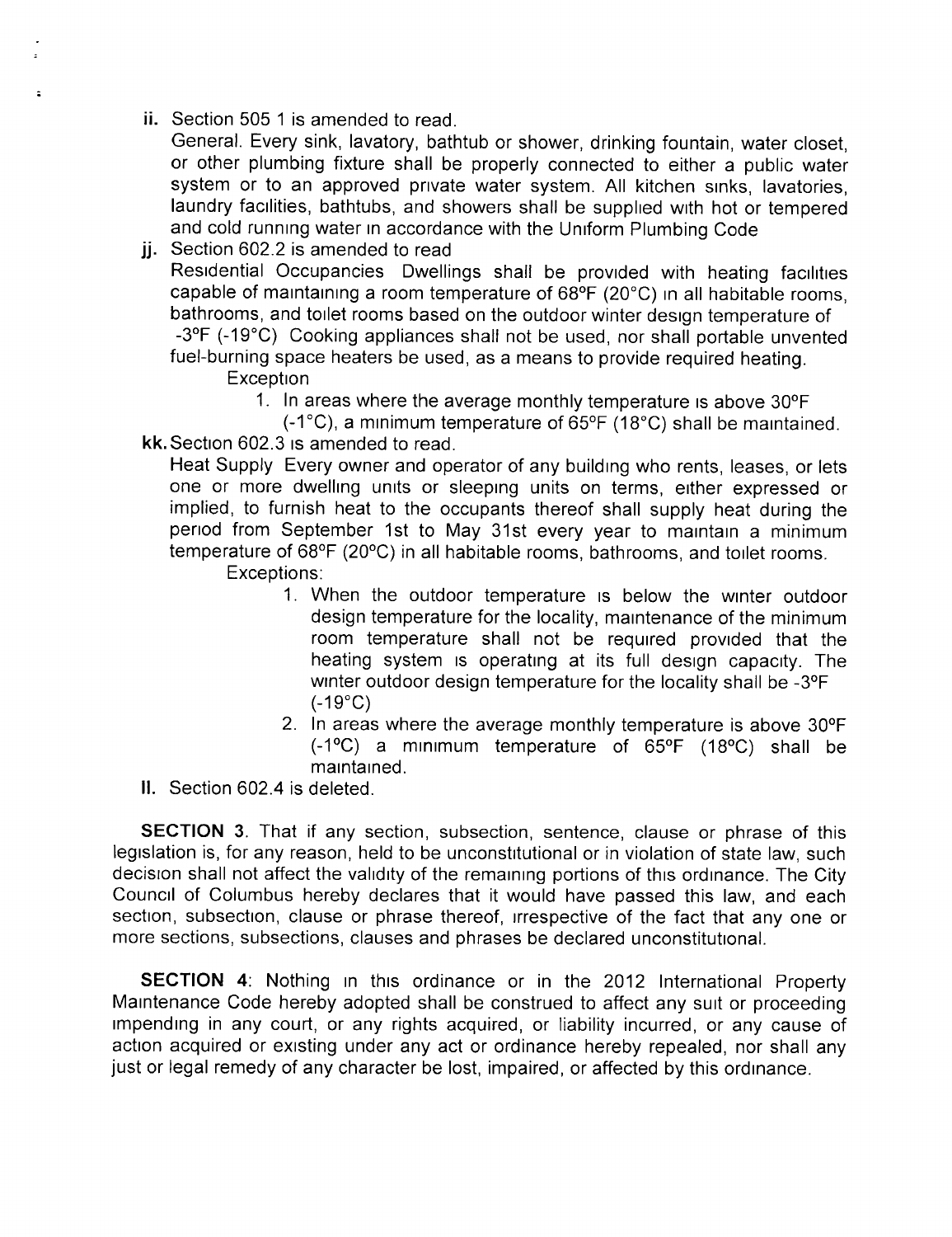SECTION 5<sup>.</sup> This Ordinance shall repeal all ordinances or portion thereof in conflict herewith This ordinance shall be in full force and effect after its passage, adoption and publication as provided by law. Publication shall be in pamphlet form as authorized by Section 16-405 of Nebraska Revised Statutes with distribution to be made by making copies available to the public upon request at the city  $\oint f$  fices

INTRODUCED BY COUNCIL MEMBER  $\emptyset$ t PASSED AND ADOPTED THIS  $\mu$  DAY of  $\mu$   $\ell$  to be  $\ell$  . 2017.

t<sub>im</sub> B. <u>b</u>ilde **AYOR** 

TEST. t mille Kin **EFFY CLERK NEWS AREA** 

APPROVED AS TO FORM<br>A (/ ) **CITY ATTORNEY**